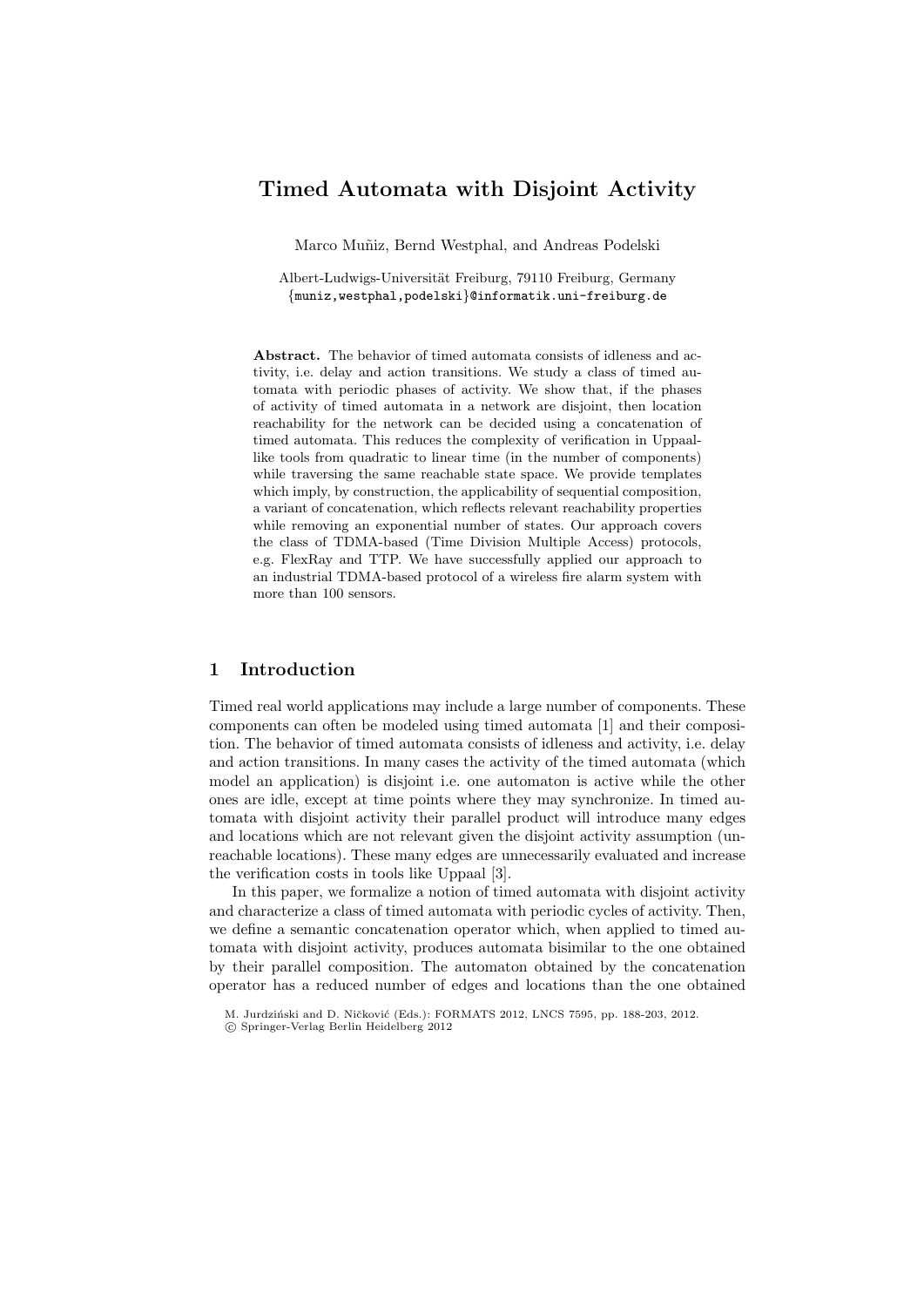by the parallel composition operator. Identifying the periodic cyclic phases of activity of a timed automata, and if these activity phases are disjoint can be as hard as verifying a property. Therefore, we introduce templates for timed automata which by construction ensure periodic phases of activity. In addition, a syntactic check in the instances of the templates suffices to ensure that their corresponding phases of activity are disjoint. We used our approach for verifying a real world wireless fire alarm system with up to 125 sensors. By using our approach in Uppaal the verification times decreased from quadratic to linear on the number of sensors.

An important class of systems which can be verified using our approach is the class of real-time network protocols which use the Time Division Multiple Access design principle. Well-known examples in this class of TDMA protocols include the Bluetooth protocol of [6], the time triggered protocol of [12], and the time triggered architectures of [11, 7, 10].

### 1.1 Related work

Since the cost of model checking for a network of timed automata increases exponentially in the number of components, much research has been directed towards techniques that demonstrate a potentially exponential speedup in interesting applications (see, e.g., [2]). It turns out that, for the class of timed automata with disjoint activity , the cost increases quadratically in the number of components (which, as confirmed in our experiments, can be bad enough with an increasing number of components); thus, the best one can hope for, is to be able to demonstrate a potentially linear speedup (see Figure 1, page 202). Little research has been devoted to the (comparatively modest, albeit occasionally relevant) goal of a linear speedup; in particular, we are not aware of techniques that are directly related to our approach. Still, let us note that the technique of active clock reduction of [4] and its generalisation in [2], which may seem relevant in this context, are orthogonal to our approach; in fact, when we present our experimental evaluation, we evaluate the improvement obtained by the syntactic transformation (for a non-optimized model) with respect to the execution time for an optimized model which has only one clock.

In [5, 9, 14] Communication-Closed Layers and timed automata are studied. The approach presented in [14] and ours are complementary. The main differences are that the approach in [14] is action based, whereas our approach is time based. In addition, we consider cyclic timed automata, whereas in [14], automata can not perform actions after reaching their corresponding final location.

In Section 6 we introduce sequential timed automata and present in Definition 9 the notion of an overclock for two clocks. We use this notion to reduce the number of clocks in sequential timed automata. In [8] this notion is generalized to quasi-equal clocks and a more general reduction method for quasi-equal clocks is presented. However, we show that for the context of sequential timed automata, the Sequentialisation method proposed in Section 6 yields an Automaton in which verification can be carried out in linear time on the number of sequential timed automata, whereas by using the method proposed in [8] the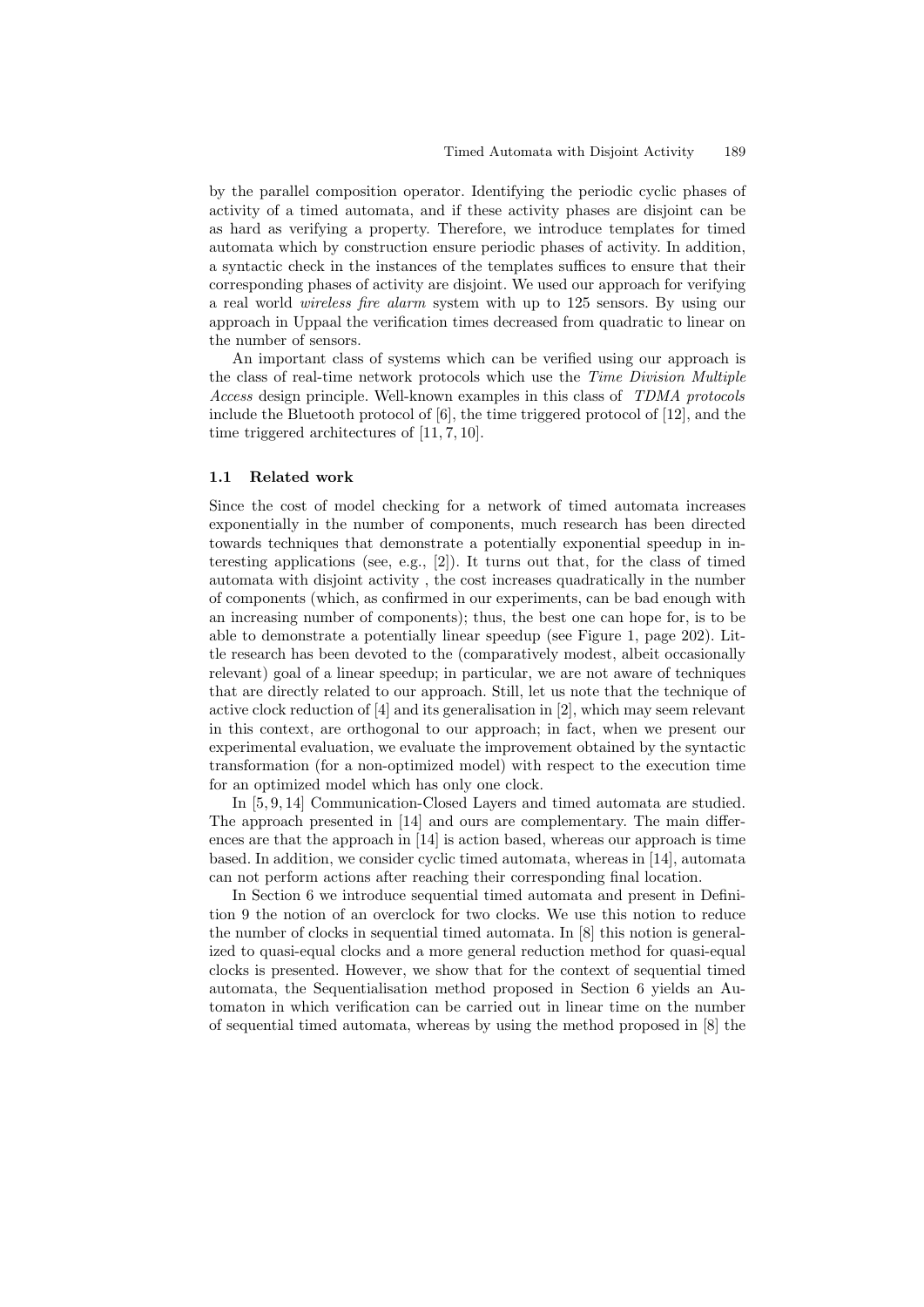

Fig. 1. Timed automata  $A_1$  and  $A_2$  modeling the behavior of two simplified sensors. The constants 10, 20 and 30, 40 denote the start resp. the end of the i-th time slot interval. The  $i$ -th sensor waits for the start of its designated time slot, sends its alive signal and waits for the ack signal from the central unit to arrive before the end.

verification will be carried out in quadratic time. This is illustrated in our case study in Section 7.

# 2 Applications

First, we elucidate our method by explaining it through an example. Next, we describe how our method could be applied to a Time-Triggered Architecture system.

### 2.1 Example: Fire alarm system

In the simplified (and simplistic) version that we consider for the example of a TDMA protocol, the wireless fire alarm system is a network of a central unit and a number *n* of sensors; here,  $n = 10$ . Figure 1 shows two timed automata which model two (simplified) sensors. The protocol operates in cycles of fixed length of time, say 100. The cycle is split in  $n$  time slot intervals, each of the same length of time. In each cycle, the central unit listens at the  $i$ -th time slot to an alive message from the i-th sensor. If the alive message is received, the central unit replies with an ack message.

Figure 2 shows the timed automaton that is 'equivalent' to the parallel product of the timed automata  $\mathcal{A}_1$  and  $\mathcal{A}_2$ ; it is obtained from applying the operation that we will introduce in Section 6. We note three phenomena that we observe on the example (and describe the concepts that we will introduce in the corresponding section in order to investigate the phenomena). These phenomena constitute the premises of our approach.

(1) The initial location of  $A_i$  is visited infinitely often, with a regular period (in Section 4, we define notions of cyclicity and periodicity of timed automata).

 $(2)$  The *i*-th sensor mostly (but not exclusively!) performs action transitions at the i-th time slot (in Section 5, we formally characterize the notion of activity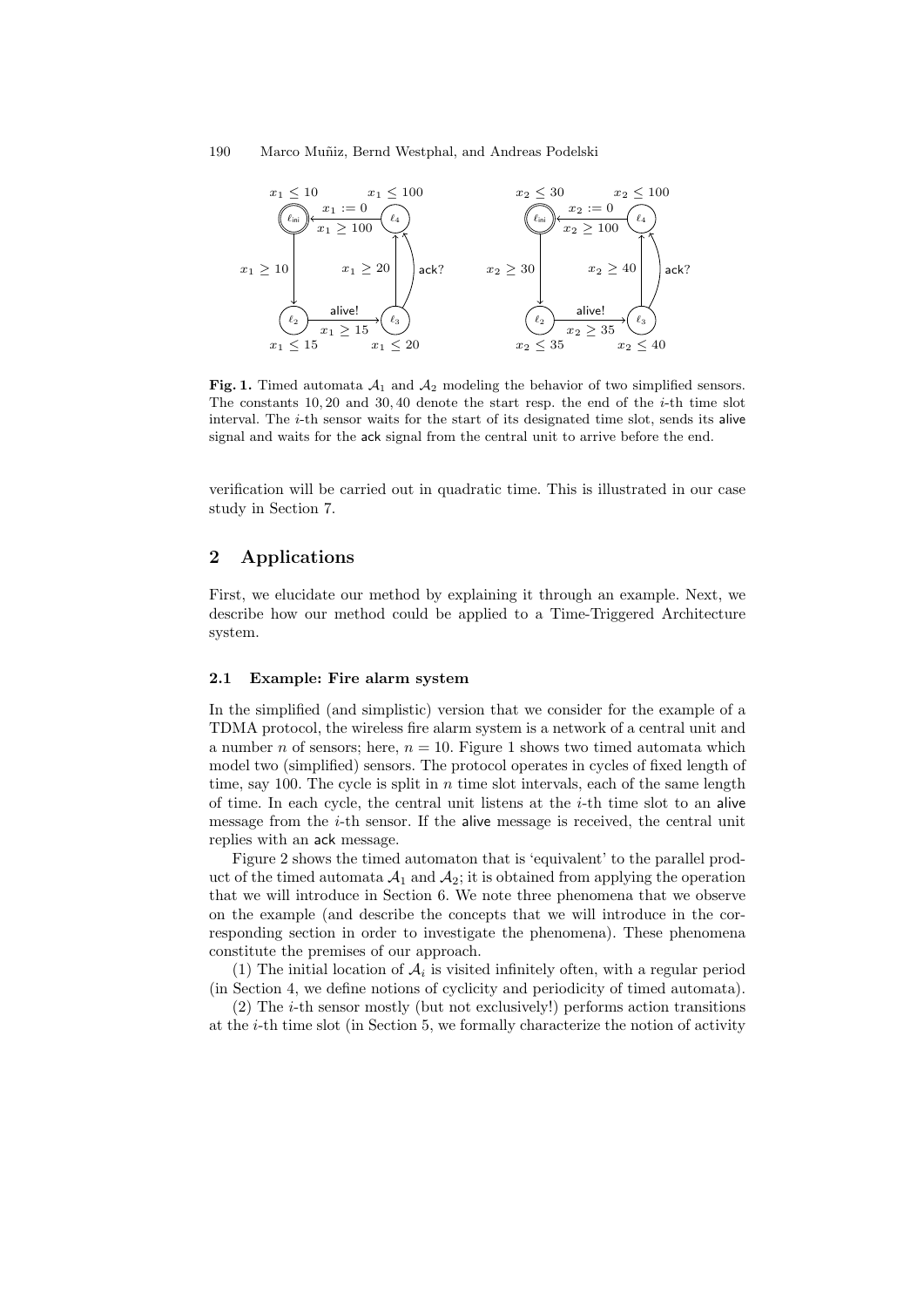

Fig. 2. The timed automaton  $\mathcal{A}_1 \, \mathcal{A}_2$  that is 'equivalent' to the parallel product of the timed automata  $A_1$  and  $A_2$  from Figure 1, obtained from applying the operation that we will introduce in Section 6.

for timed automata, give a semantics-based definition of two timed automata being sequentialisable, and introduce the concatenation '·' of sequentialisable timed automata).

(3) In the interleaving semantics of the parallel composition of the automata  $\mathcal{A}_1$  and  $\mathcal{A}_2$ , the two different (zero-time) action transitions with the reset of the clock  $x_1$  resp. the reset of the clock  $x_2$  diverge, i.e., they lead to states where the values for  $x_1$  and  $x_2$  are different (in Section 6, when we define the sequential composition  $\zeta$  of sequentialisable timed automata, we recover the determinacy of the behavior of the parallel product through the concept of the overclock, i.e., the introduction of a new clock  $\hat{o}$ ).

In addition, we observe that the automaton  $\mathcal{A}_1||\mathcal{A}_2$ , has an increased number of edges in comparision to  $\mathcal{A}_1 \circ \mathcal{A}_2$ . The reduced number of edges yield a linear reduction in the verification time, justified by Lemma 3.

### 2.2 Potential Application: Steer-by-wire architecture using TTP/C

In order to illustrate the applicability of our method, we propose an informal model for a system based on the Time-Triggered Architecture.

In the Time-Triggered Architecture every node consist of a local cpu, a Communication Network Interface and a TTP/C controller. The data communication over TTP/C is organized in TDMA rounds. A TDMA round is divided into slots and every node is assigned to a slot. A recurring sequence of TDMA rounds constitutes a cluster. The system can be globally monitored based on bus tracing.

A steer-by-wire system would require from 8 to 30 nodes. Interesting properties to verify might include: If a node fails, is this node detected as malfunctioning in within a TDMA round; or if a node fails, does the system still satisfy a given property.

Let us consider that the system has  $n$  nodes and one global monitor. The monitor could be modeled by one timed automaton  $A_m$ . Every node could be modeled by Two timed Automata; one for the cpu  $\mathcal{A}_{cpu}$  and one for the TTP/C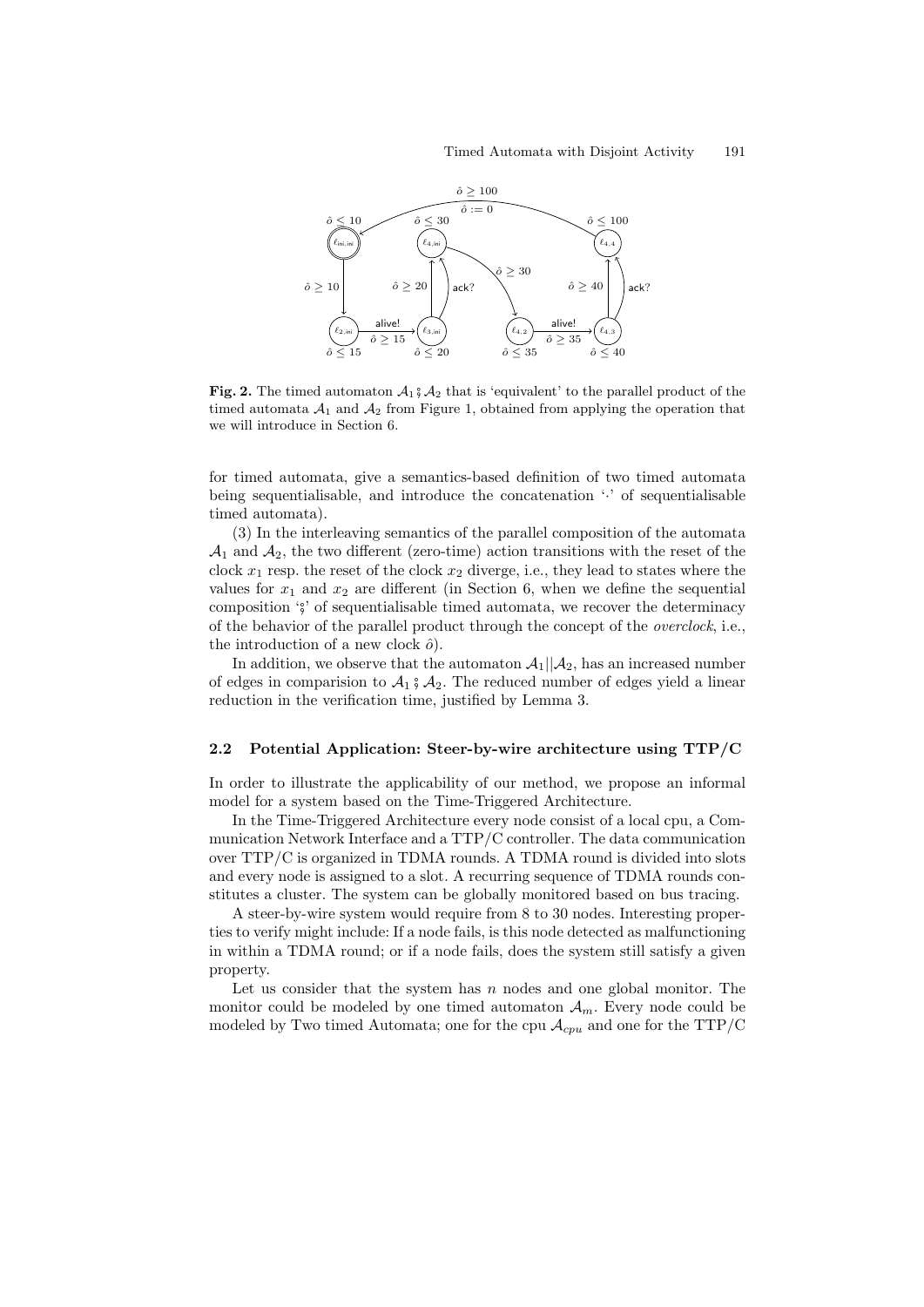communication  $\mathcal{A}_{TTP}$ . The automata corresponding to a node could communicate via shared variables. A TDMA round would have the following form,  $\mathcal{A}_m||\mathcal{A}_{cpu_1}|| \ldots ||\mathcal{A}_{cmp_n}||\mathcal{A}_{TTP_n}|| \ldots ||\mathcal{A}_{TTP_n}$ . Since Automaton  $\mathcal{A}_{TPP_i}$  will only perform actions on its corresponding slot for  $i \in \{1, \ldots, n\}$ , we can apply our method and obtain:  $\mathcal{A}_m || \mathcal{A}_{cpu_1} || \dots || \mathcal{A}_{cpu_n} || (\mathcal{A}_{TTP_1} \circ \dots \circ \mathcal{A}_{TTP_n}).$  Which we<br>holique would lood to an improvement on the verification time. Given a fixed believe, would lead to an improvement on the verification time. Given a fixed number of TDMA rounds we can use the above method to construct a cluster.

### 3 Preliminaries

The formal basis for our work are timed automata [1]. In the following, we briefly recall the main definitions, our presentation follows [13]. Note that, in contrast to [13], we do not distinguish transition sequences and (time-stamped) computation paths. Here, the configurations of the labelled transition system are already time-stamped.

Let X be a set of clocks. The set  $\Phi(\mathbb{X})$  of simple clock constraints over X is defined by the grammar  $\varphi ::= x \sim C \mid x - y \sim C \mid \varphi_1 \wedge \varphi_2$  where  $x, y \in \mathbb{X}$ ,  $C \in \mathbb{Q}_0^+$ , and ~∈ {<, ≤, ≥, >}. We assume the canonical satisfaction relation " $\models$ " between *valuations* of the clocks  $\nu : \mathbb{X} \to \mathsf{T}$  ime and simple clock constraints, with  $Time = R_{>0}$ .

A Timed Automaton (TA) A is a tuple  $(L, \Sigma, \mathbb{X}, I, E, \ell_{\text{ini}})$ , which consists of a finite set of *locations* L, with typical element  $\ell$ , a finite set  $\Sigma$  of actions comprising the *internal action*  $\tau$ , a finite set of *clocks* X, a mapping  $I: L \rightarrow$  $\Phi(X)$ , that assigns to each location a *clock constraint*, and a set of *edges*  $E \subseteq$  $L \times \Sigma \times \Phi(\mathbb{X}) \times \mathcal{P}(\mathbb{X}) \times L$ . An edge  $e = (\ell, \alpha, \varphi, Y, \ell') \in E$  from  $\ell$  to  $\ell'$  involves an action  $\alpha \in \Sigma$ , a *guard*  $\varphi \in \Phi(\mathbb{X})$ , and a *reset set*  $Y \subseteq \mathbb{X}$ .

The operational semantics of the timed automaton  $A$  is the labelled transition system  $\mathcal{TS}(\mathcal{A}) = (\mathit{Conf}(\mathcal{A}), \mathsf{Time} \cup \Sigma, \{\stackrel{\lambda}{\to} \mid \lambda \in \mathsf{Time} \cup \Sigma\}, C_{\mathsf{ini}}).$  The set of configurations  $Conf(A) = \{ (\langle \ell, \nu \rangle, t) \in L \times (\mathbb{X} \to \mathsf{Time}) \times \mathsf{Time} \mid \nu \models I(\ell) \}$ consists of time-stamped pairs of a location  $\ell \in L$  and a valuation of the clocks  $\nu : \mathbb{X} \to \mathsf{T}$ ime which satisfies the clock constraint  $I(\ell)$ . The set of initial configurations is  $C_{\text{ini}} = \{(\langle \ell_{\text{ini}}, \nu_{\text{ini}} \rangle, 0) \} \cap Conf(\mathcal{A})$  where  $\nu_{\text{ini}}(x) = 0$  for all clocks  $x \in \mathbb{X}$ . There is a delay transition from configuration  $\langle \ell, \nu \rangle$ , t to  $\langle \ell, \nu + t' \rangle$ ,  $t + t'$ , i.e.  $\langle \ell, \nu \rangle, t \xrightarrow{t'} \langle \ell, \nu + t' \rangle, t + t'$ , if and only if  $\nu + t'' \models I(\ell)$  for all  $t'' \in [0, t']$ , where  $\nu + t'$  denotes the valuation obtained from  $\nu$  by time shift t'. There is an action transition between  $\langle \ell, \nu \rangle$ , t and  $\langle \ell', \nu' \rangle$ , t, i.e  $\langle \ell, \nu \rangle$ , t  $\stackrel{\alpha}{\rightarrow} \langle \ell', \nu' \rangle$ , t, if and only if there exists an edge  $(\ell, \alpha, \varphi, Y, \ell') \in E$  with  $\nu \models \varphi, \nu' = \nu[Y := 0]$ , and  $\nu' \models I(\ell')$ , where  $\nu[Y := 0]$  denotes the valuation obtained from  $\nu$  by resetting exactly the clocks in Y. We write  $\ell(c)$ ,  $\nu(c)$ , and  $t(c)$ , to denote the location  $\ell$ , valuation  $\nu$ , and time-stamp t of a configuration  $c = \langle \ell, \nu \rangle, t$ .

An infinite or maximally finite sequence  $\pi = c_0 \xrightarrow{\lambda_0} c_1 \xrightarrow{\lambda_1} c_2 \dots$  is called a computation of A if and only if  $c_0 \in C_{\text{ini}}$  and  $(c_i, c_{i+1}) \in \stackrel{\lambda}{\to}$  for all  $i \in \mathbb{N}_0$ . We write  $\pi_j$  to denote the j-th configuration  $c_j = \langle \ell_j, \nu_j \rangle, t_j$  in  $\pi$ , and  $\lambda_j^{\pi}$  to denote the label of j-th transition in  $\pi$ , or simply  $\lambda_j$  if  $\pi$  is clear from the context. We write  $\pi \in \mathcal{TS}(\mathcal{A})$  if and only if  $\pi$  is a computation of  $\mathcal{A}$ .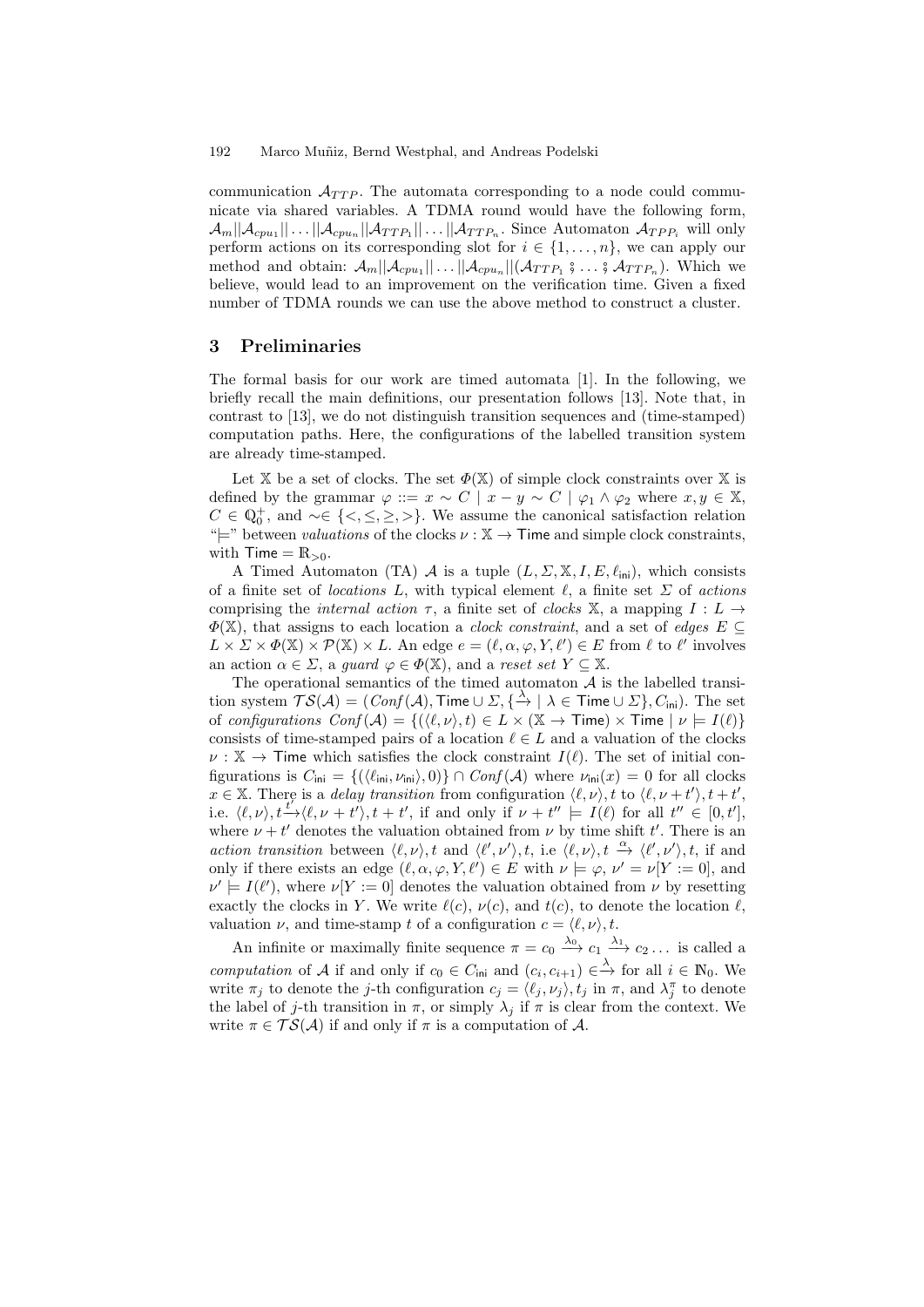

Fig. 3. Start configurations are in the initial location and have an action predecessor and a delay successor, final configurations a delay predecessor and an action successor. Configurations on an action-only path between a final and a start configuration are called restart configurations.

The parallel composition of two timed automata  $A_i = (L_i, \Sigma_i, \mathbb{X}_i, I_i, E_i, \ell_{\text{ini},i}),$  $i = 1, 2$ , with disjoint sets of clocks  $\mathbb{X}_1$  and  $\mathbb{X}_2$  yields the timed automaton  $\mathcal{A}_1 \| \mathcal{A}_2 \stackrel{\text{def}}{=} (L_1 \times L_2, \Sigma_1 \cup \Sigma_2, \mathbb{X}_1 \cup \mathbb{X}_2, I, E, (\ell_{\text{ini},1}, \ell_{\text{ini},2}))$  where  $I(\ell_1, \ell_2) :=$  $I_1(\ell_1) \wedge I_2(\ell_2)$ , for each  $\ell_1 \in L_1, \ell_2 \in L_2$ , and where E consists of handshake and asynchronous edges defined as follows. There is a handshake transition  $((\ell_1, \ell_2), \tau, \varphi_1 \wedge \varphi_2, Y_1 \cup Y_2, (\ell'_1, \ell'_2)) \in E$  if there are *complementary* actions  $\alpha$  and  $\bar{\alpha}$  in  $\Sigma_1 \cup \Sigma_2$  such that  $(\ell_1, \alpha, \varphi_1, Y_1, \ell'_1) \in E_1$  and  $(\ell_2, \bar{\alpha}, \varphi_2, Y_2, \ell'_2) \in E_2$ . For each edge  $(\ell_1, \alpha, \varphi_1, Y_1, \ell'_1) \in E_1$  and each location  $\ell_2 \in L_2$ , there is an asynchronous transition  $((\ell_1, \ell_2), \alpha, \varphi_1, Y_1, (\ell'_1, \ell_2)) \in E$ , and analogously for each transition in  $E_2$ .

# 4 Periodic Cyclic Timed Automata

Timed automata models of, e.g., TDMA-based protocols can be cyclic and periodic in the following sense. Intuitively, a timed automaton is cyclic if the initial location is visited infinitely often on all computations, the corresponding configurations are called start configuration. A timed automaton is periodic with period pt if configurations containing the initial location are reached only at integer multiples of the period and are reached from a unique final location.

In the following, we formally define periodic cyclic timed automata in terms of the new notions of start, restart, and final configurations (cf. Figure 3).

Definition 1 (Start and Final Configuration). Let  $\mathcal{A} = (L, \Sigma, \mathbb{X}, I, E, \ell_{\text{ini}})$ be a timed automaton. The set  $Start(A)$  of start configurations of A consists of those configuration of  $TS(A)$  that are at location  $\ell_{\text{ini}}$  and occur in a computation  $\pi \in \mathcal{TS}(\mathcal{A})$  as source of a delay transition and as destination of an action transition, i.e.

$$
\begin{aligned} \mathsf{Start}(\mathcal{A}) &\stackrel{\mathsf{def}}{=} \{ c = \langle \ell_{\mathsf{ini}}, \nu \rangle, t \in \mathit{Conf}(\mathcal{A}) \mid \exists \pi \in \mathcal{TS}(\mathcal{A}), m \in \mathbb{N}_0 \bullet \\ \pi_m &= c \land \lambda_m \in \mathsf{Time} \land (\lambda_{m-1} \in \Sigma \lor m = 0) \}. \end{aligned}
$$

The set  $Rst(\mathcal{A})$  of restart configurations consists of those configuration of  $TS(A)$  that occur in a computation  $\pi \in TS(A)$  as action-predecessor of a start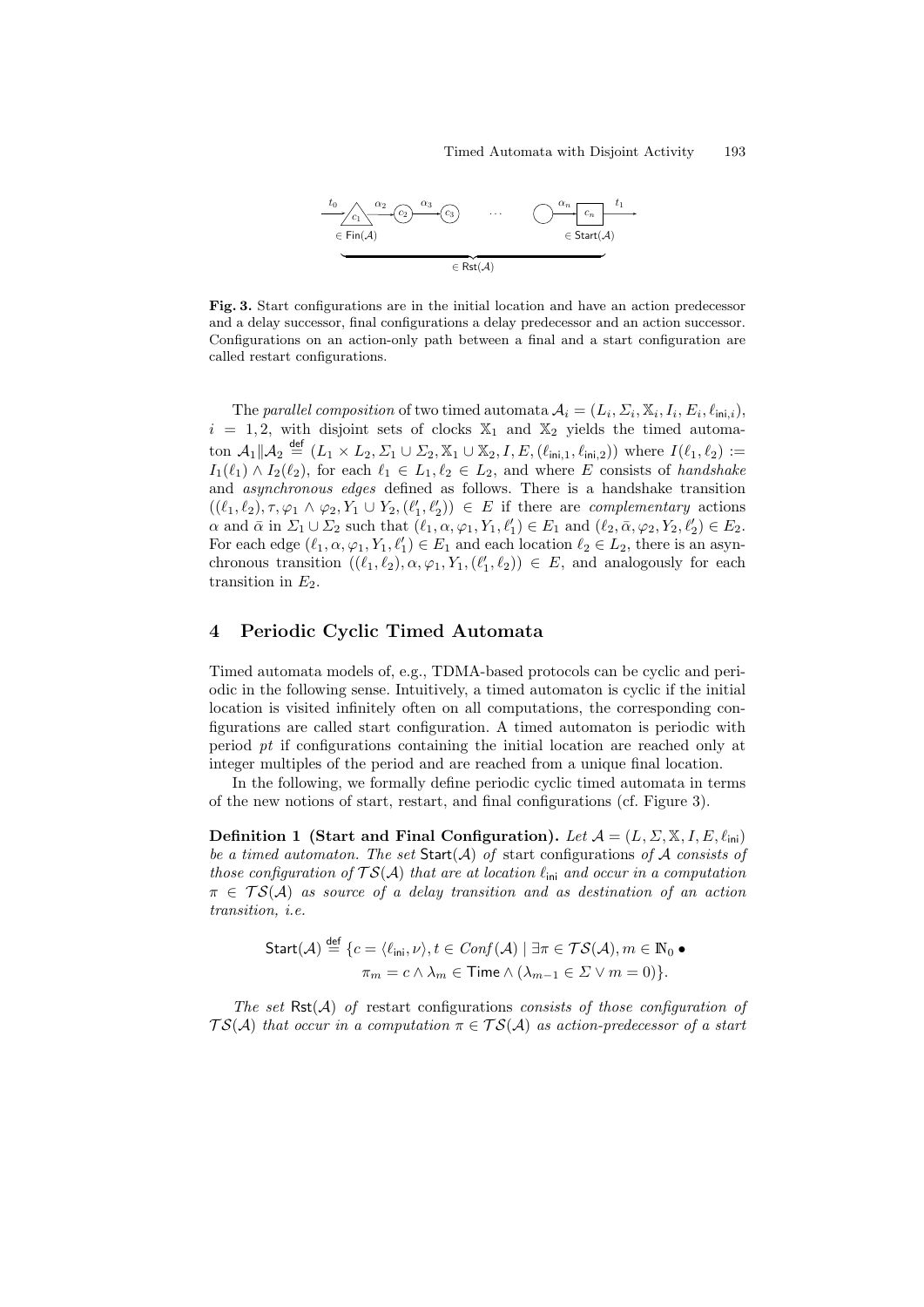configuration, i.e.

$$
\mathsf{Rst}(\mathcal{A}) \stackrel{\text{def}}{=} \{c \in \mathit{Conf}(\mathcal{A}) \mid \exists \pi \in \mathcal{TS}(\mathcal{A}), m, i \in \mathbb{N}_0 \bullet m \leq i \land \pi_m = c
$$

$$
\land \pi_i \in \mathsf{Start}(\mathcal{A}) \land \pi_m \xrightarrow{\lambda_m} \dots \xrightarrow{\lambda_{i-1}} \pi_i \land \forall m \leq j \leq i \bullet \lambda_j \in \Sigma\}.
$$

The set  $\textsf{Fin}(\mathcal{A})$  of final configurations consists of the maximal restart configurations of  $TS(A)$ , that is, restart configurations which are the destination of a delay transition, i.e.

$$
\mathsf{Fin}(\mathcal{A}) \stackrel{\text{def}}{=} \{ c \in \mathsf{Rst}(\mathcal{A}) \mid \exists \pi \in \mathcal{TS}(\mathcal{A}), m \in \mathbb{N}_0 \bullet
$$

$$
\pi_m = c \land (\lambda_{m-1} \in \mathsf{Time} \lor m = 0) \}.
$$

The set  $L_{\text{rst}}$  of restart locations consists of those locations that occur in a restart configuration, i.e.

$$
L_{\mathsf{rst}} \stackrel{\mathsf{def}}{=} \{ \ell \in L \mid \exists \nu : \mathbb{X} \to \mathsf{Time}, t \in \mathsf{Time} \bullet \langle \ell, \nu \rangle, t \in \mathsf{Rst}(\mathcal{A}) \}.
$$

**Definition 2 (Periodic Cyclic).** A timed automaton  $A = (L, \Sigma, \mathbb{X}, I, E, \ell_{\text{ini}})$ is called periodic cyclic with period pt  $\in$  Time if and only if each computation comprises infinitely many start configurations which occur at a regular period of time and if there is a unique final location  $\ell_{fin}$ , i.e.

$$
\begin{aligned}\n\text{peCy}(\mathcal{A}, pt) &\xleftrightarrow{\text{def}} \forall \pi \in \mathcal{TS}(\mathcal{A}), p \in \mathbb{N}_0 \exists c = (\langle \ell, \nu \rangle, t) \in \text{Start}(\mathcal{A}), i \in \mathbb{N}_0 \bullet \\
&\pi_i = c \land t = pt \cdot p \land \\
\forall \pi \in \mathcal{TS}(\mathcal{A}), c = (\langle \ell, \nu \rangle, t) \in \text{Start}(\mathcal{A}), i \in \mathbb{N}_0 \bullet \\
&\pi_i = c \Rightarrow \exists p \in \mathbb{N}_0 \bullet t = pt \cdot p \land \\
\exists \ell_{\text{fin}} \in L \ \forall (\langle \ell, \nu \rangle, t) \in \text{Fin}(\mathcal{A}) \bullet \ell = \ell_{\text{fin}}.\n\end{aligned}
$$

**Theorem 1.** Let  $A_1$  and  $A_2$  be periodic cyclic timed automata with period pt  $\in$ Time. Then  $\mathcal{A}_1||\mathcal{A}_2$  is periodic cyclic with period pt.

### 5 Concatenation of Sequentialisable Timed Automata

We say a timed automaton is active at a point in time if there exists a computation where an action transition is taken at that time. Two periodic cyclic timed automata  $A_1$  and  $A_2$  are called sequentialisable if, they have the same period and within each period, all activity of  $A_1$  lies strictly before all activity of  $A_2$ , except for integer multiples of the period. In the following, we formally define activity and sequentialisability. We define the concatenation of two sequentialisable timed automata and show in Theorem 2 that the result satisfies exactly the same reachability and leads-to properties as the parallel composition of the two. In Lemma 3, we discuss the relation between outgoing and enabled edges in the parallel composition and our concatenation.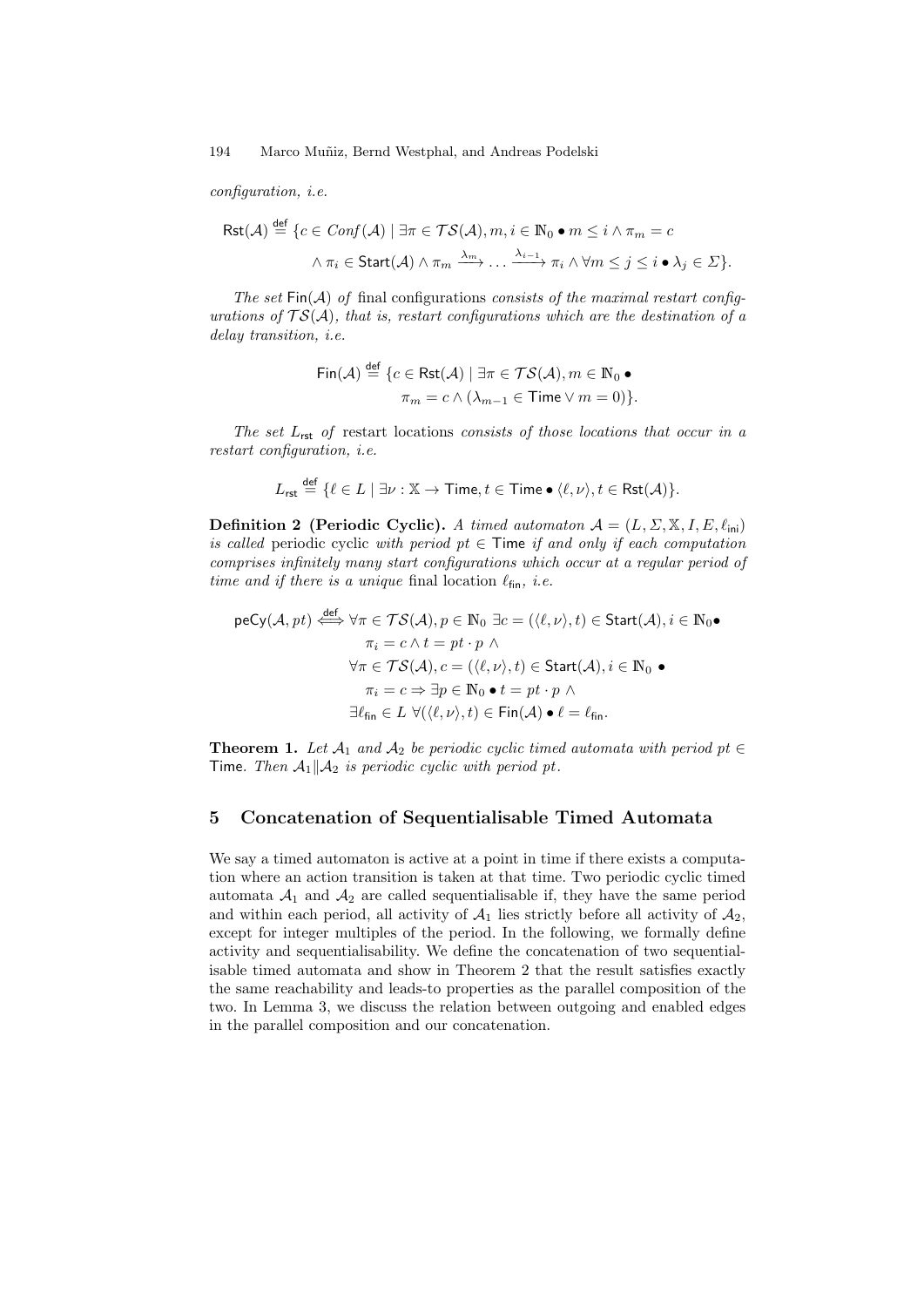**Definition 3 (Activity).** The set of activity points Active(A)  $\subseteq$  Time of a timed automaton  $A = (L, \Sigma, \mathbb{X}, I, E, \ell_{\text{ini}})$  consists of those points in time at which action transitions take place in some computation, i.e.

Active $(\mathcal{A})\stackrel{\mathsf{def}}{=} \{t\in \mathsf{Time} \mid \exists \pi\in \mathcal{TS}(\mathcal{A}), j\in \mathbb{N}\bullet \lambda_j\in \mathcal{\Sigma} \wedge t(\pi_j)=t\}.$ 

**Definition 4 (Sequentialisable).** Two timed automata  $A_1$  and  $A_2$  are called sequentialisable if and only if

- 1.  $A_1$  and  $A_2$  have disjoint sets of clocks,
- 2.  $A_1$  and  $A_2$  are periodic cyclic with period pt  $\in$  Time, and
- 3. for each  $p \in \mathbb{N}_0$ , within the p-th period,  $\mathcal{A}_1$  is active strictly before  $\mathcal{A}_2$ , i.e.

 $sup(\mathsf{Active}_p(\mathcal{A}_1)) < inf(\mathsf{Active}_p(\mathcal{A}_2))$ 

where  $\mathsf{Active}_p(\mathcal{A}_i) \stackrel{\mathsf{def}}{=} \mathsf{Active}(\mathcal{A}_i) \cap [pt \cdot p, pt \cdot (p+1)], i = 1, 2.$ 

*Note 1. Within* the *p*-th period,  $p \in \mathbb{N}_0$ , the activity points of two sequentialisable timed automata  $A_1$  and  $A_2$  are disjoint, i.e.

Active $(A_1) \cap$  Active $(A_2) \cap [pt \cdot p, pt \cdot (p+1)] = \emptyset$ .

If  $A_1$  and  $A_2$  are sequentialisable. Then on each period, first  $A_1$  is active and reaches its final location while  $A_2$  is at its initial location. Subsequently,  $A_2$  is active and reaches its final location while  $A_1$  is at its final location. At the end of the period both  $A_1$  and  $A_2$  are active at locations corresponding to their reset configurations.

**Lemma 1.** Let  $A_1$  and  $A_2$  be sequentialisable timed automata with period pt.

1. For all points of time different than the integer multiples of pt and within the activity of  $A_1$ ,  $A_2$  is in its initial location  $\ell_{\mathsf{ini}_2}$ , i.e.

$$
\forall p \in \mathbb{N}_0, t \in \mathsf{Time} \bullet t \in [\inf(\mathsf{Active}_p(\mathcal{A}_1)), \sup(\mathsf{Active}_p(\mathcal{A}_1))]
$$
\n
$$
\implies \forall \pi \in \mathcal{TS}(\mathcal{A}_1 \| \mathcal{A}_2) \ \exists \langle (\ell_1, \ell_2), \nu \rangle, t \in \mathit{Conf}(\mathcal{A}_1 \| \mathcal{A}_2), j \in \mathbb{N}_0 \bullet
$$
\n
$$
\pi_j = \langle (\ell_1, \ell_2), \nu \rangle, t \land \ell_2 = \ell_{\mathsf{ini}_2}.
$$

2. For all points of time different than the integer multiples of pt and within the activity of  $A_2$ ,  $A_1$  is in its final location  $\ell_{fin_1}$ , i.e.

$$
\forall p \in \mathbb{N}_0, t \in \mathsf{Time} \bullet t \in [\inf(\mathsf{Active}_p(\mathcal{A}_2)), \sup(\mathsf{Active}_p(\mathcal{A}_2))]
$$
\n
$$
\implies \forall \pi \in \mathcal{TS}(\mathcal{A}_1 \| \mathcal{A}_2) \; \exists \langle (\ell_1, \ell_2), \nu \rangle, t \in \mathit{Conf}(\mathcal{A}_1 \| \mathcal{A}_2), j \in \mathbb{N}_0 \bullet
$$
\n
$$
\pi_j = \langle (\ell_1, \ell_2), \nu \rangle, t \land \ell_1 = \ell_{\mathsf{fin}_1}.
$$

3. In each computation, both,  $A_1$  and  $A_2$ , are simultaneously at a restart location at integer multiples of pt. *i.e.* 

$$
\forall p \in \mathbb{N}_0, t \in \mathsf{Time} \bullet t = pt \cdot p
$$
\n
$$
\implies \forall \pi \in \mathcal{TS}(\mathcal{A}_1 \| \mathcal{A}_2) \exists \langle (\ell_1, \ell_2), \nu \rangle, t \in \mathit{Conf}(\mathcal{A}_1 \| \mathcal{A}_2), j \in \mathbb{N}_0 \bullet
$$
\n
$$
\pi_j = \langle (\ell_1, \ell_2), \nu \rangle, t \land \ell_1 \in L_{\mathsf{rst}} \land \ell_2 \in L_{\mathsf{rst}}.
$$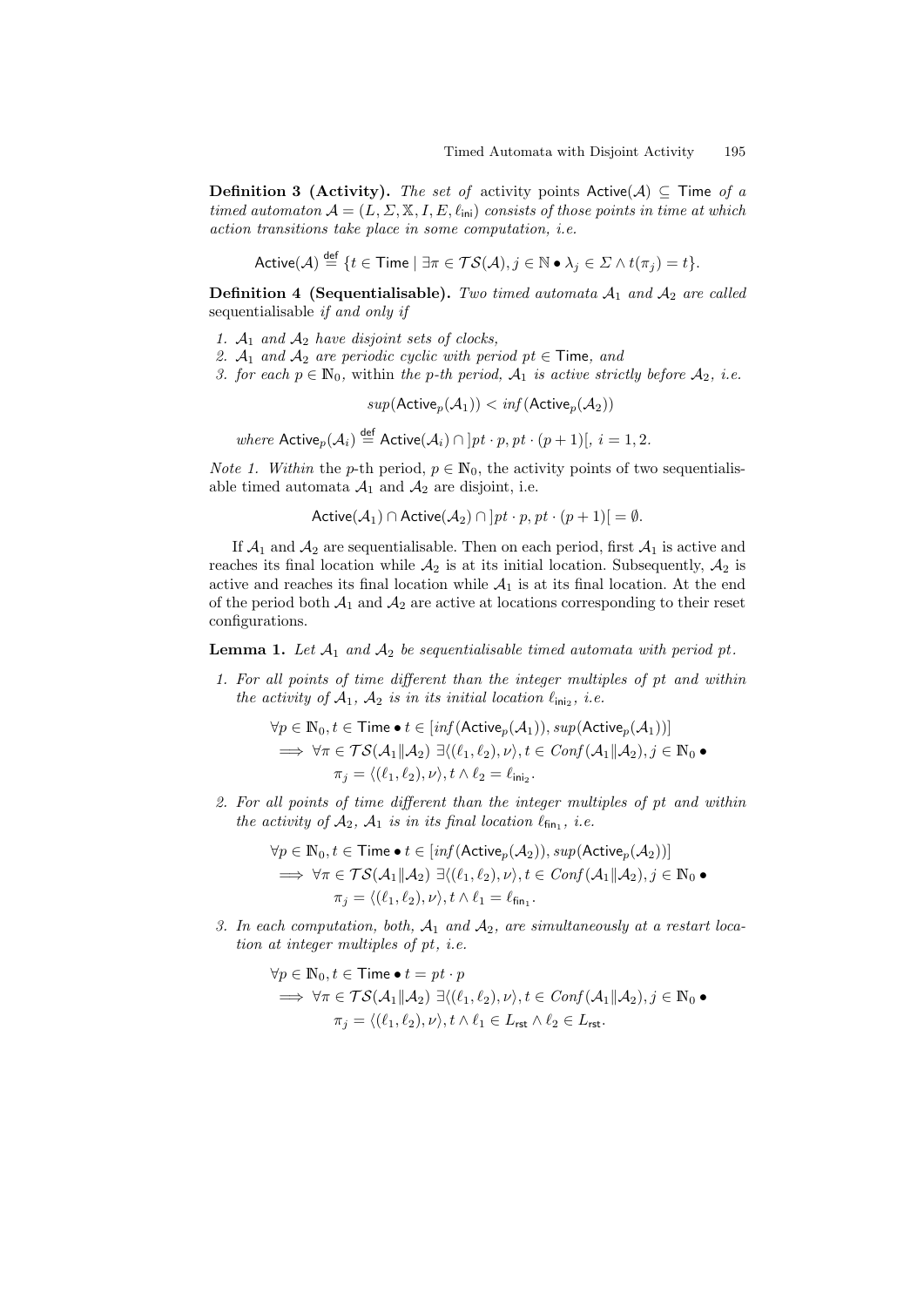For sequentialisable automata  $A_1$  and  $A_2$  with period pt, Lemma 1 suggests that for time points different than  $pt \cdot p$  for some p. It is not necessary to compute the product of the locations on  $A_1$  and  $A_2$ . The following concatenation operator exploits this fact and computes the product of locations only if both  $A_1$  and  $A_2$ are active. i.e. at time points  $pt \cdot p$ .

### Definition 5 (Concatenation).

Let  $\mathcal{A}_1 = (L_1, \Sigma_1, \mathbb{X}_1, I_1, E_1, \ell_{\text{ini}_1})$  and  $\mathcal{A}_2 = (L_2, \Sigma_2, \mathbb{X}_2, I_2, E_2, \ell_{\text{ini}_2})$  be sequentialisable timed automata with period  $pt \in$  Time. Let  $\ell_{fin_i}$  denote the final location and let  $L_{\text{rst}_i}$  denote the set of restart locations of automaton  $A_i$ ,  $i \in \{1,2\}$ .

The concatenation of  $A_1$  and  $A_2$  yields the timed automaton

$$
\mathcal{A}_1 \cdot \mathcal{A}_2 \stackrel{\text{def}}{=} (L, \Sigma_1 \cup \Sigma_2, \mathbb{X}_1 \cup \mathbb{X}_2, I, E, \ell_{\text{ini}})
$$

where

$$
- L = (L_1 \times \{\ell_{\text{ini}_2}\}) \cup (\{\ell_{\text{fin}_1}\} \times L_2) \cup (L_{\text{rst}_1} \times L_{\text{rst}_2})
$$
  
\n
$$
- I(\ell_1, \ell_2) = I_1(\ell_1) \wedge I_2(\ell_2), \ell_1 \in L_1, \ell_2 \in L_2,
$$
  
\n
$$
- E = \{((\ell_1, \ell_2), \alpha, \varphi_1, Y_1, (\ell'_1, \ell_2)) \mid (\ell_1, \alpha, \varphi_1, Y_1, \ell'_1) \in E_1 \wedge \ell_2 \in L_{\text{rst}_2}\}
$$
  
\n
$$
\cup \{((\ell_1, \ell_2), \alpha, \varphi_2, Y_2, (\ell_1, \ell'_2)) \mid (\ell_2, \alpha, \varphi_2, Y_2, \ell'_2) \in E_2 \wedge \ell_1 \in L_{\text{rst}_1}\}, \text{ and}
$$
  
\n
$$
- \ell_{\text{ini}} = (\ell_{\text{ini}_1}, \ell_{\text{ini}_2}).
$$

**Definition 6 (Bisimulation).** Let  $A_1$  and  $A_2$  be timed automata and

$$
\mathcal{TS}_i(\mathcal{A}_i) = (\mathit{Conf}(\mathcal{A}_i), \mathsf{Time} \cup \varSigma_i, \{\stackrel{\lambda^i}{\longrightarrow} \mid \lambda^i \in \mathsf{Time} \cup \varSigma_i\}, C_{\mathsf{ini}_i})
$$

the corresponding labelled transition systems. A relation  $\mathcal{R} \subseteq Conf(\mathcal{A}_1) \times Conf(\mathcal{A}_2)$ is called bisimulation of  $A_1$  and  $A_2$  if and only if it satisfies the following conditions.

1.  $\forall c_1 \in C_{\text{ini}_1} \exists c_2 \in C_{\text{ini}_2} \bullet (c_1, c_2) \in \mathcal{R} \text{ and } \forall c_2 \in C_{\text{ini}_2} \exists c_1 \in C_{\text{ini}_1} \bullet (c_1, c_2) \in \mathcal{R}$ 2. for all  $(c_1 = (\langle \ell_1, \nu_1 \rangle, t_1), c_2 = (\langle \ell_2, \nu_2 \rangle, t_2)) \in \mathcal{R}$ , (a)  $\nu_1 = \nu_2, t_1 = t_2,$ (b)  $\forall c_1 \xrightarrow{\lambda^1} c'_1 \exists c_2 \xrightarrow{\lambda^2} c_2 \bullet (c'_1, c'_2) \in \mathcal{R}$  $(c) \ \forall c_2 \stackrel{\lambda^2}{\longrightarrow} c'_2 \ \exists c_1 \stackrel{\lambda^1}{\longrightarrow} c'_1 \bullet (c'_1, c'_2) \in \mathcal{R}.$ 

 $A_1$  is called bisimilar to  $A_2$  iff there exists a bisimulation of  $A_1$  and  $A_2$ .

For sequentialisable timed automata  $A_1$  and  $A_2$ , the implications of Lemma 1 and the definition of the concatenation operator imply that the transition system  $TS(A_1 \cdot A_2)$  corresponds to the reachable part of  $TS(A_1||A_2)$ .

**Theorem 2.** Let  $A_1$  and  $A_2$  be sequentialisable timed automata. Then  $\mathcal{TS}(\mathcal{A}_1 \cdot \mathcal{A}_2)$  is bisimilar to  $\mathcal{TS}(\mathcal{A}_1 || \mathcal{A}_2)$ .

Theorem 2, ensures that the start configurations of  $TS(A_1||A_2)$  are in  $TS(A_1 \cdot$  $\mathcal{A}_2$ ). Therefore, the following theorem holds.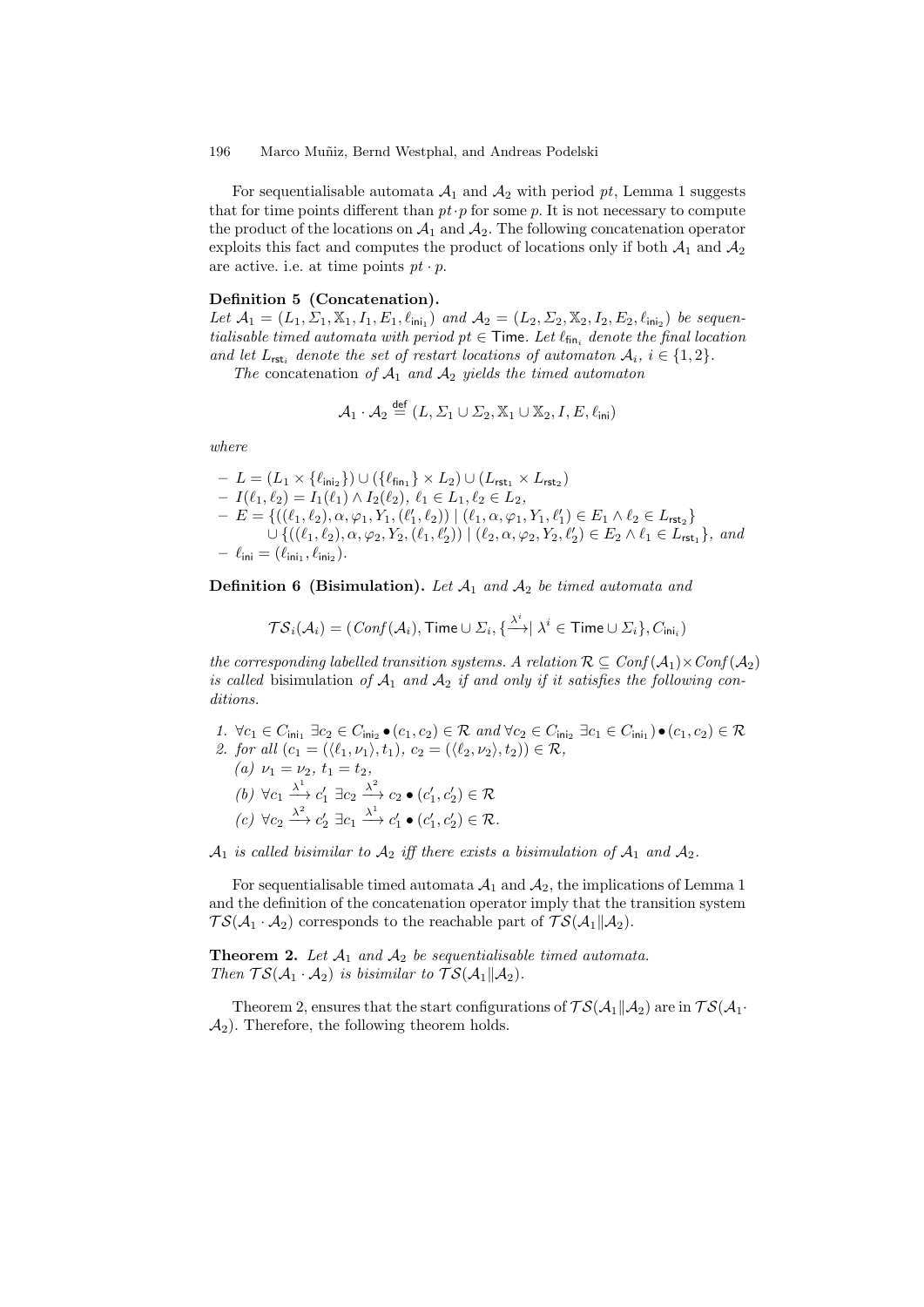**Theorem 3.** Let  $A_1$  and  $A_2$  be sequentialisable timed automata with period pt. Then  $A_1 \cdot A_2$  is periodic cyclic with period pt.

Lemma 2 (Bisimulation). Reachability properties are preserved under bisimulation, i.e. given bisimilar timed automata  $A_1$  and  $A_2$  and a state assertion  $\varphi$ , i.e., an expression over clock constraints and locations, we have

$$
(\exists \pi \in \mathcal{TS}(\mathcal{A}_1) \ \forall j \in \mathbb{N}_0 \bullet \pi_j \models \varphi) \iff (\exists \pi \in \mathcal{TS}(\mathcal{A}_2) \ \forall j \in \mathbb{N}_0 \bullet \pi_j \models \varphi)
$$

$$
(\forall \pi \in \mathcal{TS}(\mathcal{A}_1) \ \forall j \in \mathbb{N}_0 \bullet \pi_j \models \varphi) \iff (\forall \pi \in \mathcal{TS}(\mathcal{A}_2) \ \forall j \in \mathbb{N}_0 \bullet \pi_j \models \varphi).
$$

**Definition 7 (Enabled Edges).** Let  $\mathcal{A} = (L, \Sigma, \mathbb{X}, I, E, \ell_{\text{ini}})$  be a timed automaton and  $c \in Conf(\mathcal{A})$  a configuration.

We use out(c) to denote the set of outgoing edges in c, i.e. the edges  $e =$  $(\ell, \alpha, \varphi, Y, \ell') \in E$  where  $\ell = \ell(c)$ .

Edge e is called enabled if and only if its guard is satisfied and the effect of resets satisfies the clock constraint of the destination of e, i.e., if  $\nu(c) \models \varphi$  and  $\nu(c)[Y := 0] \models I(\ell').$  We use enab(c) to denote the set of edges enabled in c.

*Note 2.* Let  $A_1, \ldots, A_n$  be timed automata with pairwise disjoint edge sets and let  $c = \langle (\ell_1, \ldots, \ell_n), \nu \rangle, t \in Conf(\mathcal{A}_1 \| \ldots \| \mathcal{A}_n)$  be a configuration.

- 1. Enabled edges are in particular outgoing, i.e.  $enab(c) \subseteq out(c)$ .
- 2. The set of outgoing edges in the parallel composition is determined by the components, i.e.

$$
out(c) = \bigcup_{1 \leq i \leq n} out(\langle \ell_i, \nu |_{\mathbb{X}_i} \rangle, t), enab(c) = \bigcup_{1 \leq i \leq n} enab(\langle \ell_i, \nu |_{\mathbb{X}_i} \rangle, t),
$$

thus (with disjoint edge sets)

$$
|out(c)| = \sum_{1 \leq i \leq n} |out(\langle \ell_i, \nu | \chi_i \rangle, t)|, |enab(c)| = \sum_{1 \leq i \leq n} |enab(\langle \ell_i, \nu | \chi_i \rangle, t)|.
$$

Since, outgoing edges are evaluated, a reduction on the number of outgoing edges yields a reduction on time complexity. This reduction can go from quadratic to linear time, as the following lemma shows.

**Lemma 3.** Let  $A_1, \ldots, A_n$  be sequentialisable timed automata with period pt with disjoint edge sets and with exactly one outgoing edge per location.

- 1. Let  $c \in Conf(\mathcal{A}_1 \| ... \| \mathcal{A}_n)$  be a configuration of the parallel composition of  $A_1, \ldots, A_n$  where the time-stamp is not an integer multiple of the period pt, *i.e.* where  $\nexists p \in \mathbb{N}_0 \bullet t(n) = p \cdot pt$ . Then  $|out(c)| = n$  and  $|enab(c)| = 1$ .
- 2. Let  $c \in Conf(\mathcal{A}_1 \ldots \mathcal{A}_n)$  be a configuration of the concatenation of  $\mathcal{A}_1, \ldots, \mathcal{A}_n$ where the time-stamp is not an integer multiple the period pt. Then  $|out(c)| = |enab(c)| = 1$ .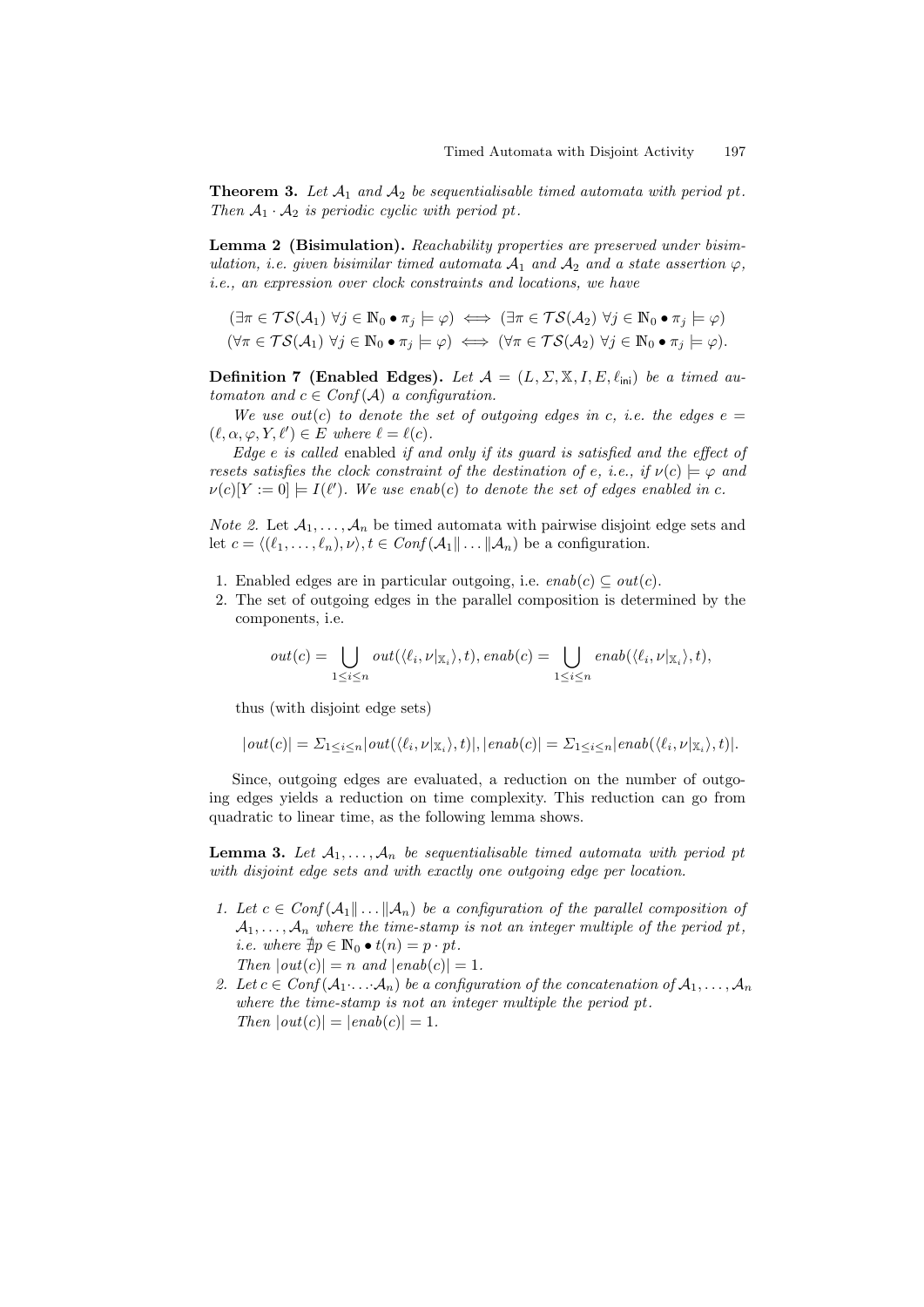# 6 Sequential Composition of Sequential Timed Automata

As the decision whether a given pair of timed automata is sequentialisable is in general at least as difficult as the considered analysis problem, we provide a syntactical pattern such that instances of the pattern are sequentialisable and such that a specialized sequential composition applies.

Definition 8 (Sequential Timed Automaton). A sequential timed automaton (STA) is a tuple

 $\mathcal{A} = (L, \Sigma, \mathbb{X}, I, E, \ell_{\mathsf{ini}}, \ell_{\mathsf{fin}}, \mathsf{sta}, \mathsf{fin}, \mathsf{pt}, e_{\mathsf{fin}}, \hat{x})$ 

where  $\mathcal{A}_0 \stackrel{\text{def}}{=} (L, \Sigma, \mathbb{X}, I, E, \ell_{\text{ini}})$  is a timed automaton,  $\ell_{\text{fin}}$  is a final location, sta, fin  $\in \mathbb{Q}_{0}^{+}$  are start and final time,  $pt \in \mathbb{Q}_{0}^{+}$  is a period,  $e_{\mathsf{fin}} \in E$  is an edge of the form  $(\ell_{fin}, \varnothing, \hat{x} \geq pt, Y \cup {\hat{x}}$ ,  $\ell_{\text{ini}})$   $\hat{x} \in \mathbb{X}$  is a master clock, which satisfies the following syntactical constraints:

– the start time is positive and strictly smaller than the final time, which is strictly smaller than the period, i.e.

$$
0 < \text{sta} \land \text{sta} < \text{fin} \land \text{fin} < pt,\tag{saActive}
$$

– the initial location is left if  $\hat{x}$  reaches the start time, i.e.

$$
I(\ell_{\text{ini}}) = \hat{x} \leq \text{sta},\tag{saStart}
$$

$$
\forall (\ell, \alpha, \varphi, Y, \ell') \in E \bullet \ell = \ell_{\mathsf{ini}} \implies \varphi = \hat{x} \geq \mathsf{sta}, \qquad \qquad (\mathsf{saStartTime})
$$

– locations connected by an edge to the final location are only assumed until  $\hat{x}$ reaches the final time, i.e.

$$
\forall (\ell, \alpha, \varphi, Y, \ell') \in E \bullet \ell' = \ell_{fin} \Rightarrow I(\ell) = \hat{x} \leq fin, \qquad \text{(safinalTime)}
$$

– the final location is only assumed until  $\hat{x}$  reaches the period, i.e.

$$
I(\ell_{fin}) = \hat{x} \le pt, \qquad \qquad \text{(saPeriod)}
$$

– the master clock is reset exactly on edge  $e_{fin}$ , i.e.

$$
\forall (\ell, \alpha, \varphi, Y, \ell') \in E \bullet \hat{x} \in Y \Rightarrow (\ell, \alpha, \varphi, Y, \ell') = e_{\text{fin}}, \qquad \text{(saOneReset)}
$$

–  $\ell_{fin}$  and  $\ell_{ini}$  are connected exactly by edge  $e_{fin}$ , i.e.

$$
\forall (\ell, \alpha, \varphi, Y, \ell') \in E \bullet \ell = \ell_{fin} \land \ell' = \ell_{ini} \implies (\ell, \alpha, \varphi, Y, \ell') = e_{fin}, \text{ (saOneFin)}
$$

and the following semantical constraint:

– whenever the initial location is assumed, the final location is finally reached, i.e.

$$
\forall \pi \in \mathcal{TS}(\mathcal{A}_0), j \in \mathbb{N}_0, \langle \ell, \nu \rangle, t \in Conf(\mathcal{A}_0) \bullet \pi_j = \langle \ell, \nu \rangle, t \land \ell = \ell_{\text{ini}}
$$
  
\n
$$
\implies \exists k \in \mathbb{N}_0, \langle \ell', \nu' \rangle, t' \in Conf(\mathcal{A}_0) \bullet \qquad \qquad \text{(saCyclic)}
$$
  
\n
$$
k \geq j \land \pi_k = \langle \ell', \nu' \rangle, t' \land \ell' = \ell_{\text{fin}}
$$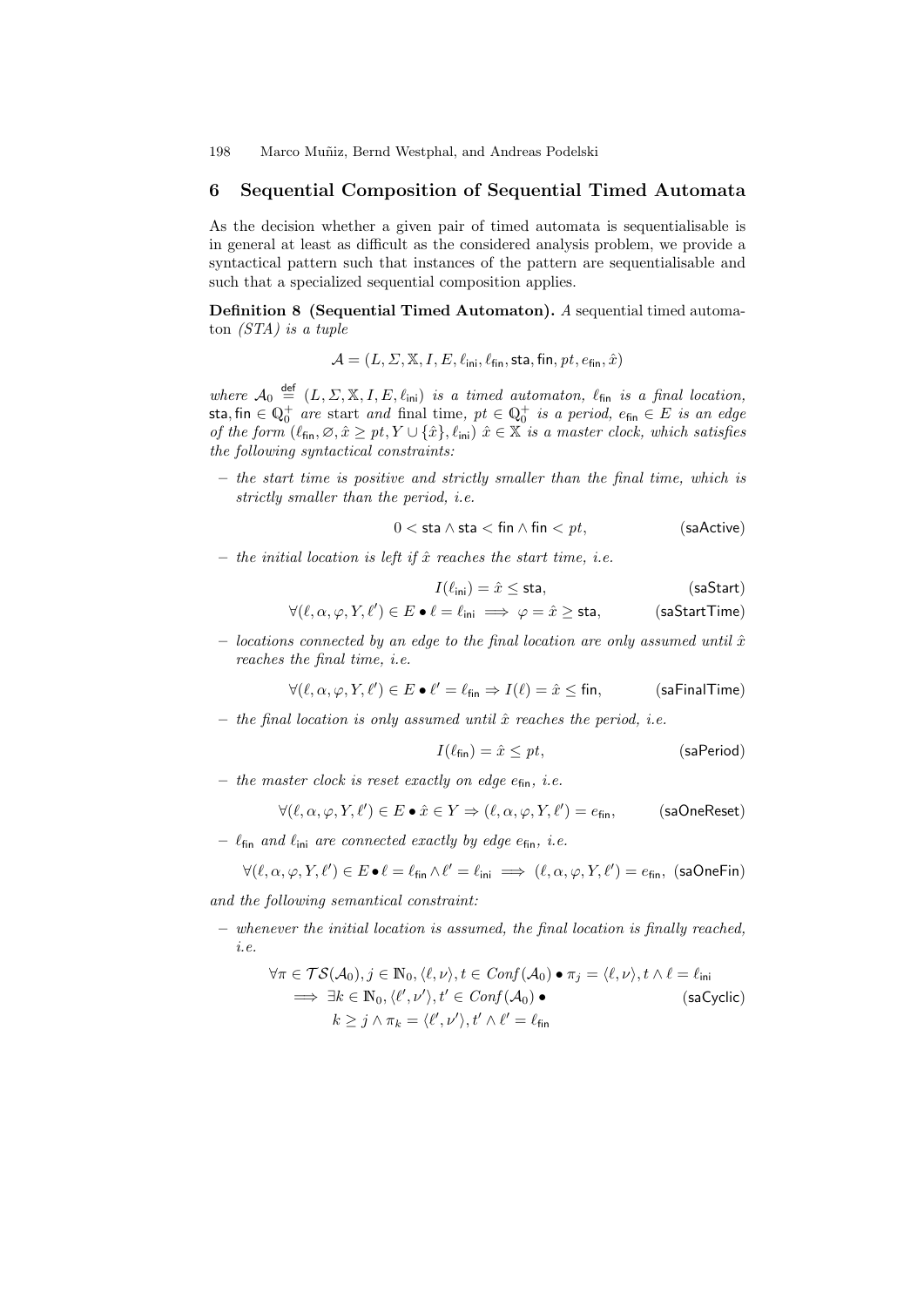### Timed Automata with Disjoint Activity 199



Fig. 4. A syntactical pattern for sequential timed automata.

Let  $\mathcal{A}'$  be the automaton obtained by replacing synchronization transitions in A by internal transitions. Then, saCyclic can be checked for  $A'$  in a model checker. Figure 4 depicts a purely syntactically restricted template which ensures the instances to be sequential automata.

**Theorem 4.** Let  $(L, \Sigma, \mathbb{X}, I, E, \ell_{\text{ini}}, \ell_{\text{fin}})$ , sta, fin, pt,  $e_{\text{fin}}, \hat{x})$  be a sequential timed automaton. Then  $(L, \Sigma, \mathbb{X}, I, E, \ell_{\text{ini}})$  is periodic cyclic with period pt.

Before applying the sequential operator we must be sure that the activity phases of the automata are disjoint. In sequential automata sequentialisability can be syntacticaly proven, as the following lemma shows.

**Lemma 4.** Let  $A_1$  and  $A_2$  be sequential timed automata with the same period pt and final time fin<sub>1</sub> of  $A_1$  strictly smaller than the start time sta<sub>2</sub> of  $A_2$ , i.e. fin<sub>1</sub> < sta<sub>2</sub>. Then  $A_1$  and  $A_2$  are sequentialisable.

Consider the parallel product or the concatenation of  $n$  sequential automata (see Figure 4) which are sequentialisable. The automaton will include a diamond like structure corresponding to the product of the  $n$  final locations. This structure will have  $2^n$  locations. In this locations the master clocks  $\hat{x}_1, \ldots, \hat{x}_n$  will not be equal, but note that this happends in zero time. Therefore, we define a new clock *overclock*  $\hat{o}$  which preserves the quasi-equalitiy of the clocks, and allows to further optimize the resulting automaton.

**Definition 9 (Overclock).** Let  $A_1$  and  $A_2$  be timed automata with clocks  $x_1$ and  $x_2$ , respectively. A clock  $\hat{o}$  of  $\mathcal{A}_1$  or  $\mathcal{A}_2$  is an overclock for  $x_1$  and  $x_2$  in  $\mathcal{A}_1||\mathcal{A}_2$  if and only if

$$
\forall \pi \in \mathcal{TS}(\mathcal{A}_1 \| \mathcal{A}_2), j \in \mathbb{N}_0 \langle (\ell_1, \ell_2), \nu \rangle, t \in \text{Conf}(\mathcal{A}_1 \| \mathcal{A}_2) \bullet \pi_j = \langle (\ell_1, \ell_2), \nu \rangle, t \in \mathcal{D}_1 \Rightarrow \mathcal{D}_1 \models (x_1 = \hat{o} \land x_2 = \hat{o}) \lor \ell_1 \in L_{\text{rst}_1} \lor \ell_2 \in L_{\text{rst}_2}.
$$

**Lemma 5.** Given sequential timed automata,  $A_1$ ,  $A_2$  with period pt and masterclocks  $\hat{x}_1$ ,  $\hat{x}_2$  respectively. Then, there exist an overclock  $\hat{o}$  for  $\hat{x}_1$  and  $\hat{x}_2$ .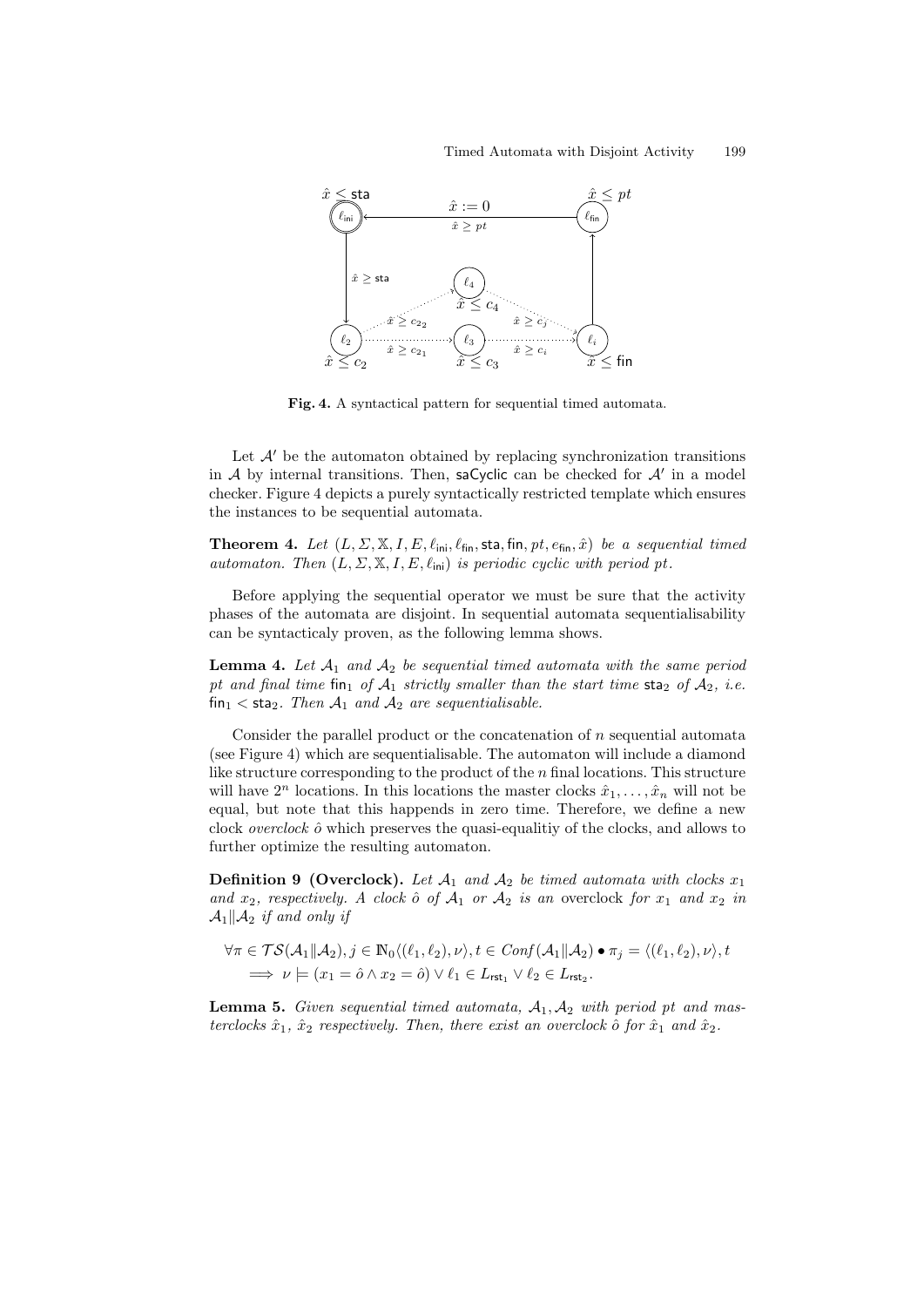The diamond structure which we described above, will have  $2<sup>n</sup>$  locations and n! zero time interleaving sequences, which occur at time points  $pt \cdot p$  for  $p \in \mathbb{N}_+$ . Note that clocks  $\hat{x}_1, \ldots, \hat{x}_n$  are always equal up to the time points  $pt \cdot p$ . The sequential composition operator which we define below, will remove this diamond structure and will replace all the clocks by an overclock.

### Definition 10 (Sequential Composition). Let  $A_i$ ,

$$
\mathcal{A}_i = (L_i, \Sigma_i, \mathbb{X}_i, I_i, E_i, \ell_{\mathsf{ini}_i}, \ell_{\mathsf{fin}_i}, \mathsf{sta}_i, \mathsf{fin}_i, \mathit{pt}, e_{\mathsf{fin}_i}, \hat{x}_i), i=1,2,
$$

be sequential timed automata.

Then the sequential composition of  $A_1$  and  $A_2$  yields the tuple

 $\mathcal{A}_1$  ;  $\mathcal{A}_2 \stackrel{\text{def}}{=} (L, \Sigma_1 \cup \Sigma_2, \mathbb{X}_1 \cup \mathbb{X}_2, I, E, (\ell_{\text{ini}_1}, \ell_{\text{ini}_2}), (\ell_{\text{fin}_1}, \ell_{\text{fin}_2}), \textsf{sta}_1, \textsf{fin}_2, pt, e_{\textsf{fin}}, \hat{o})$ 

where

- the master clock  $\hat{o}$  is an overclock for  $\hat{x}_1, \hat{x}_2$ .
- the set of locations consists of pairs where  $A_2$  assumes an initial or  $A_1$ assumes a final location, i.e.

$$
L = ((L_1 \setminus \{\ell_{\mathsf{fin}_1}\}) \times \{\ell_{\mathsf{ini}_2}\}) \cup (\{\ell_{\mathsf{fin}_1}\} \times L_2),
$$

– the final edge  $e_{fin}$  is

$$
((\ell_{\mathsf{fin}_1}, \ell_{\mathsf{fin}_2}), \varnothing, \varphi_1 \wedge \varphi_2, Y_1 \cup Y_2, (\ell_{\mathsf{ini}_1}, \ell_{\mathsf{ini}_2}))
$$

given the final edges  $e_{fin_i} = (\ell_{fin_i}, \varnothing, \varphi_i, Y_i, \ell_{ini_i}), i = 1, 2,$ 

– the clock constraint of location  $(\ell_1, \ell_2)$  is the conjunction of the corresponding clock constraints in  $A_1$  and  $A_2$  where substitute each  $\hat{x}_1$  and  $\hat{x}_2$  is syntactically substituted by  $\hat{o}$ , *i.e.* 

$$
I(\ell_1, \ell_2) = (I_1(\ell_1) \wedge I(\ell_2)) [\hat{x}_1/\hat{o}, \hat{x}_2/\hat{o}],
$$

– the set of edges comprises  $e_{fin}$  and compositions of  $A_1$  and  $A_2$  edges where  $\hat{x}_1$  and  $\hat{x}_2$  are substituted by  $\hat{x}$  in guards and reset sets, i.e.

$$
E = \{e_{fin}\} \cup \{((\ell_1, \ell_{\text{ini}_2}), \alpha, \tilde{\varphi}_1, \tilde{Y}_1, (\ell'_1, \ell_{\text{ini}_2})) \mid (\ell_1, \alpha, \varphi_1, Y_1, \ell'_1) \in E_1 \setminus \{e_{fin_1}\}\}\
$$

$$
\cup \{((\ell_{fin_1}, \ell_2), \alpha, \tilde{\varphi}_2, \tilde{Y}_2, (\ell_{fin_1}, \ell'_2)) \mid (\ell_2, \alpha, \varphi_2, Y_2, \ell'_2) \in E_2 \setminus \{e_{fin_2}\}\}\
$$

where  $\tilde{\varphi}_i = \varphi_i[\hat{x}_1/\hat{o}, \hat{x}_2/\hat{o}], i = 1, 2, \text{ and } \tilde{Y}_i = Y_i[\hat{x}_1/\hat{o}, \hat{x}_2/\hat{o}], i = 1, 2.$ 

**Theorem 5.** Let  $A_1$  and  $A_2$  be sequential timed automata with the same period pt and final time fin<sub>1</sub> of  $A_1$  strictly smaller than the start time sta<sub>2</sub> of  $A_2$ , i.e.  $fin_1 <$  sta<sub>2</sub>. Then  $\mathcal{A}_1 \$   $\mathcal{A}_2$  is periodic cyclic with period pt.

In Section 5, we have shown that For sequential automata  $A_1, \ldots, A_n$  which are sequentialisable  $\mathcal{A}_1|| \dots ||\mathcal{A}_n$  and  $\mathcal{A}_1 \dots \mathcal{A}_n$  are bisimilar. In what follows, we will show that  $\mathcal{A}_1|| \dots ||\mathcal{A}_n$  and  $\mathcal{A}_1 \hat{\mathfrak{z}} \dots \hat{\mathfrak{z}} \mathcal{A}_n$  are weak-bisimilar (which reflects the effect of removing the diamond like structure in the sequential composition of the  $n$  sequential automata). We use the following definition in order to simplify a definition of weak-bisimulation.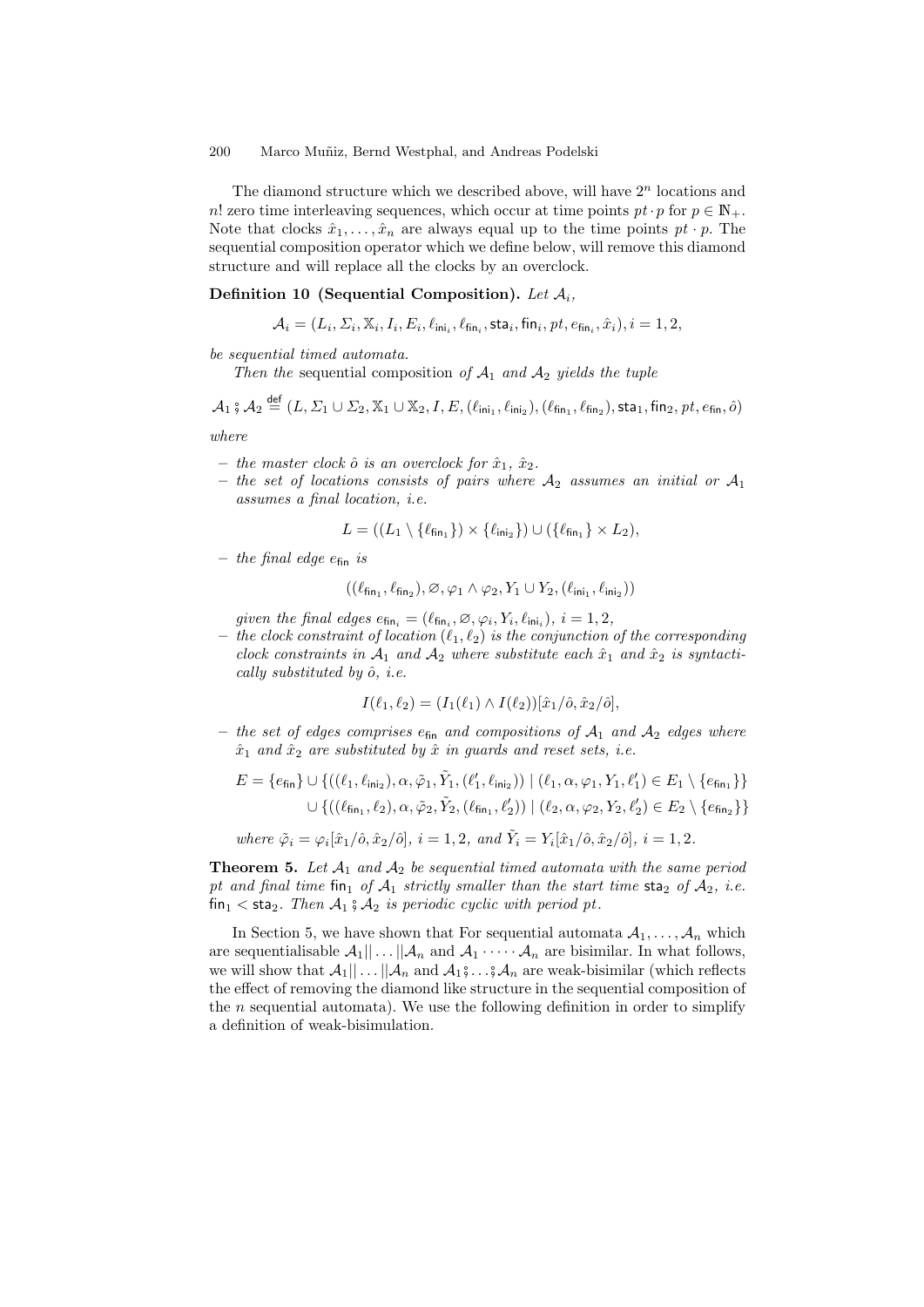**Definition 11 (Action Reachability).** Let A be a timed automaton and  $c, c' \in$  $Conf(A)$  configurations. We say c' is reachable in A from c via action transitions, denoted by  $\mathsf{actReach}(c,c',\mathcal{A})$ , if and only if

$$
\begin{aligned}\n\text{actReach}(c, c', \mathcal{A}) &\xleftrightarrow{\text{def}} \exists c_0, c_1, c_2, \dots, c_n \in \text{Conf}(\mathcal{A}), i \in \mathbb{N}_0 \bullet c_0 = c \land c_n = c' \\
&\land \forall 0 \le j < n \in \mathbb{N}_0 \bullet c_j \xrightarrow{\lambda_j} c_{j+1} \land \lambda_j \in \Sigma.\n\end{aligned}
$$

**Definition 12 (Weak-bisimulation).** Let  $A_1$  and  $A_2$  be sequential automata with  $\hat{o} \in \mathbb{X}_1$  and  $\hat{x}_1, \hat{x}_2 \in \mathbb{X}_2$  such that  $\hat{o}$  is an overclock for  $\hat{x}_1, \hat{x}_2$  and let

$$
\mathcal{TS}_i(\mathcal{A}_i) = (\mathit{Conf}(\mathcal{A}_i), \mathsf{Time} \cup \varSigma_i, \{\tfrac{\lambda^i}{\cdot}|\ \lambda^i \in \mathsf{Time} \cup \varSigma_i\}, C_{\mathsf{ini}_i}), i = 1, 2,
$$

be the corresponding labelled transition systems.

A relation  $W \subseteq Conf(\mathcal{A}_1) \times Conf(\mathcal{A}_2)$  is called weak-bisimulation of  $\mathcal{A}_1$  and  $\mathcal{A}_2$  if and only if it satisfies the following conditions.

1.  $\forall c_1 \in C_{\text{ini}_1} \exists c_2 \in C_{\text{ini}_2} \bullet (c_1, c_2) \in W$  and  $\forall c_2 \in C_{\text{ini}_2} \exists c_1 \in C_{\text{ini}_1} \bullet (c_1, c_2) \in W$ 2. for all  $(c_1 = (\langle \ell_1, \nu_1 \rangle, t_1), c_2 = (\langle \ell_2, \nu_2 \rangle, t_2)) \in \mathcal{W}$ , (a)  $\beta(\nu_1) = \nu_2$ ,  $t_1 = t_2$  with  $\beta(\nu) = \nu|_{\hat{o}} \cup {\{\nu_{\hat{x}_1} \mapsto \nu(\hat{o}), \nu_{\hat{x}_2} \mapsto \nu(\hat{o})\}},$ (b)  $\forall c_1 \xrightarrow{\lambda^1} c'_1 \bullet (\exists c_2 \xrightarrow{\lambda^2} c'_2 \bullet (c'_1, c'_2) \in W) \vee (\ell(c_1) = \ell_{fin_1} \wedge$  $\exists c_2'' \bullet \mathsf{actReach}(c_2, c_2'', \mathcal{A}_2) \land \ell(c_2'') = \ell_{\mathsf{ini}_2} \land (c_1', c_2'') \in \mathcal{W}),$ 2 1

$$
(c) \ \forall c_2 \xrightarrow{\lambda^2} c'_2 \exists c_1 \xrightarrow{\lambda^1} c'_1 \bullet (c'_1, c'_2) \in \mathcal{W} \lor (\ell(c_2) = \ell_{\text{fin}_2} \land
$$

$$
\exists c''_2 \bullet \text{actReach}(c_2, c''_2, \mathcal{A}_2) \land \ell(c''_2) = \ell_{\text{ini}_2} \land (c'_1, c''_2) \in \mathcal{W}),
$$

 $A_1$  is called weak-bisimilar to  $A_2$  iff there is a weak-bisimulation of  $A_1$  and  $A_2$ .

**Theorem 6.** Let  $A_1$  and  $A_2$  be sequential timed automata with the same period pt and final time fin<sub>1</sub> of  $A_1$  strictly smaller than the start time sta<sub>2</sub> of  $A_2$ , i.e.  $f_{\text{in}_1}$  < sta<sub>2</sub>. Then  $\mathcal{A}_1$   $\circ$   $\mathcal{A}_2$  is weak-bisimilar to  $\mathcal{A}_1 || \mathcal{A}_2$ .

# 7 Case Study

For the example in Section 2.1, we have used a simplified version of a fire alarm system which monitors the well functioning of n sensors by sending and receiving alive messages. For our case study, we consider a real world fire alarm system which we denote by  $FAS$  (the system is being developed by a German company; an anonymized version of a model of the system will be made public). The FAS monitors n sensors using m channels. In order, for  $FAS$  to obtain an EU quality certificate it has to be conform, among others, with the following condition: If a sensor is malfunctioning, it has to be recognized in less than 300 seconds. We denote this property by AG less 300.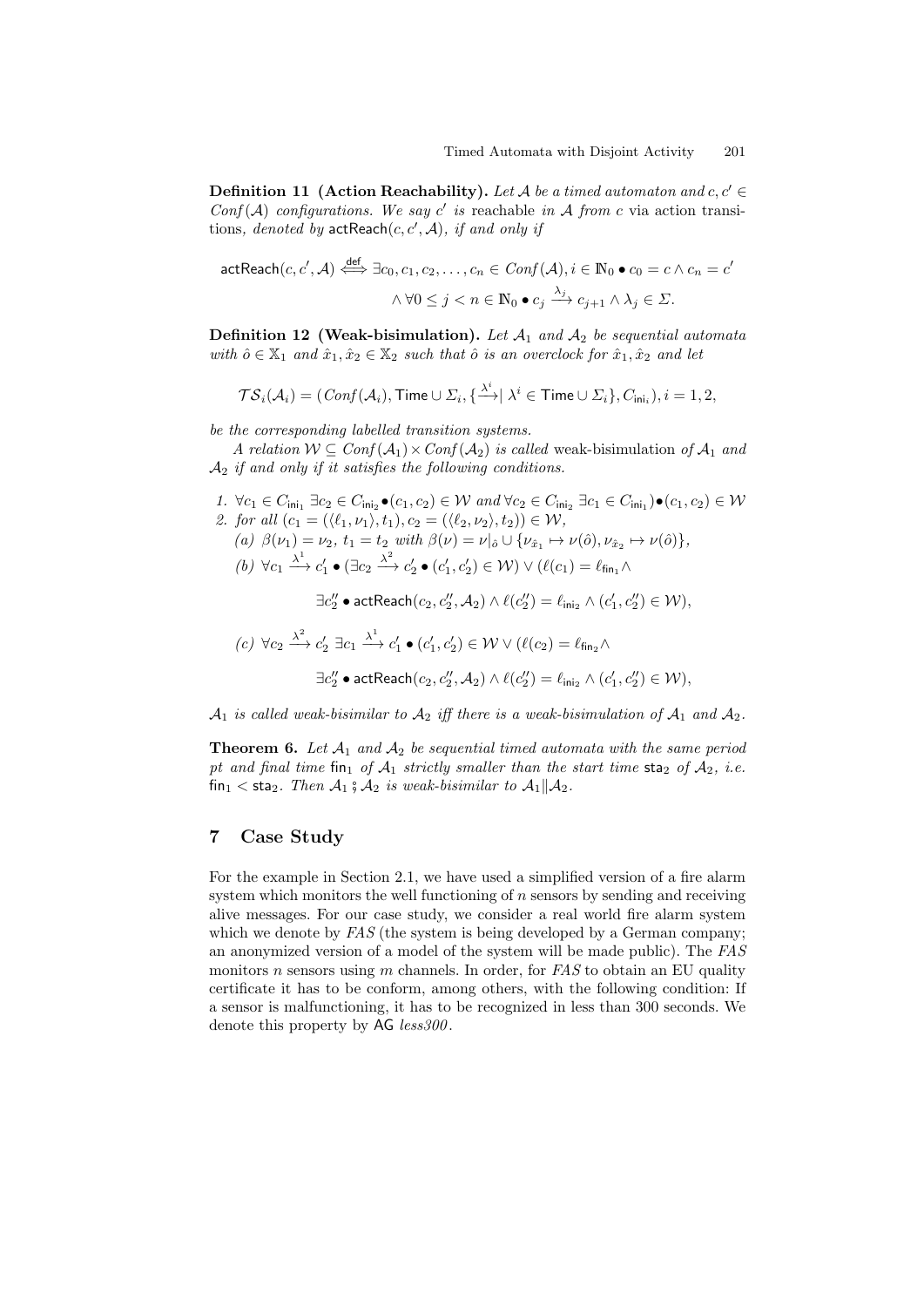

Table 1. Verification times (AMD Opteron 6174 2.2GHz, 64Gb RAM) and visited states for satisfied properties  $\varphi_1 = (AG \text{ not deadlock})$  and  $\varphi_2 = (AG \text{ less }300)$  for the fire alarm system with 125 sensors using Uppaal, and verification times of FAS-CB-SW for property (AG *less300*) over number of sensors.

In addition, the certifying institution is able to (i) block an arbitrary channel for any number of seconds, then (ii) release the blocked channel for at least 1 second and repeat (i), (ii) any number of times.

In order to model the above mentioned situations, we constructed a sensor switcher SW which non-deterministically turns off any sensor. We constructed a channel blocker CB, which models the blocking of channels as described above. Now, let FAS-CB denote the fire alarm system together with the channel blocker CB. Let FAS-SW be FAS together with the sensor switcher. Let FAS-CB-SW be FAS together with the channel blocker and a sensor switcher.

Table 1, show the verification results for the satisfied properties AG not deadlock and AG less 300 for the corresponding system with 125 sensors by using Uppaal. The times include the parsing time of Uppaal templates. The attempt of modeling a sensor, with its own clock, did not scale to more than 10 sensors. Therefore, our modelers manually optimized the system, such that all 125 sensors share one clock, and synchronizations are performed via a broadcast channel. This optimized systems correspond to the column Broadcast. In addition, the system FAS-CB-SW Broadcast corresponds to the system obtained by applying the technique presented in [8].

We observe that for a large state space, sequential is much faster that broadcast as expected by Lemma 3. However, for small state space such as FAS broadcast is faster; in this context, note that the parsing time for the large template consisting of 125 sequentialized automata is taking about 85 sec.

Considering the verification times of the system FAS-CB-SW and property  $AG \; less300$  for  $10, 20, \ldots, 120$ , and finally 125 sensors, the curve for broadcast is comparable with the statement of Lemma 3 (cf. Table 1).